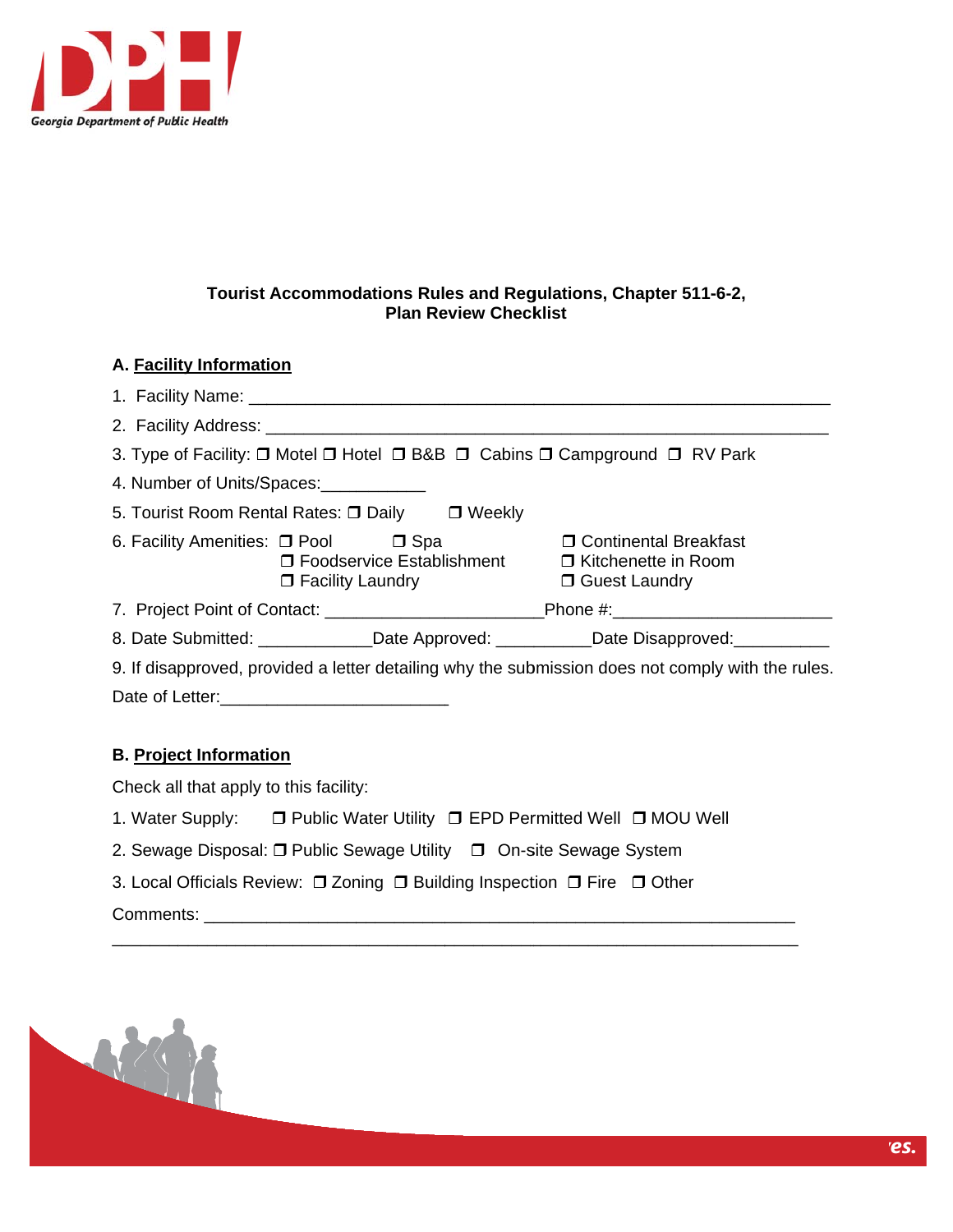#### **C. Area Assessments**

#### 1. Water Supply

Yes No N/A

- $\Box$   $\Box$  Water supply comply with Federal, State and local laws and/or ordinances.
	- Name of Public Water System (if applicable)
- $\Box$   $\Box$   $\Box$  Cold running water under pressure provided to all equipment that uses water.
- $\Box$   $\Box$  Hot and cold running water under pressure provided to all lavatories, bathing facilities, laundry facilities and all water-using equipment where eating and drinking utensils are washed.
- $\Box$   $\Box$  Plans specify hot water will not exceed 120°F in the tourist room lavatory, bathtub or shower.
- $\Box$   $\Box$  Water supply adequately protected to preclude the possibility of back siphonage.
- $\Box$   $\Box$  A "food grade" water hose is provided for filling trailer water tanks and used for no other purposes.
- $\Box$   $\Box$  Water glasses, multiuse utensils and/or unlined ice buckets are used or supplied in tourist rooms.
	- List the sanitizing method and equipment
- $\Box$   $\Box$  A dedicated 3 compartment sink for warewashing must be provided in addition to any approved dishwashing appliance(s).

\_\_\_\_\_\_\_\_\_\_\_\_\_\_\_\_\_\_\_\_\_\_\_\_\_\_\_\_\_\_\_\_\_\_\_\_\_\_\_\_\_\_\_\_\_\_\_\_\_\_\_\_\_\_\_\_\_\_

- $\Box$   $\Box$  Water glasses and multiuse utensils are protected from contamination.
- $\Box$   $\Box$  Single service articles commercially wrapped available in lieu of multi-use utensils in tourist rooms.
- $\Box$   $\Box$  All drinking fountains are constructed of impervious material.
- $\Box$   $\Box$   $\Box$  All ice, if provided, is made from an approved water supply.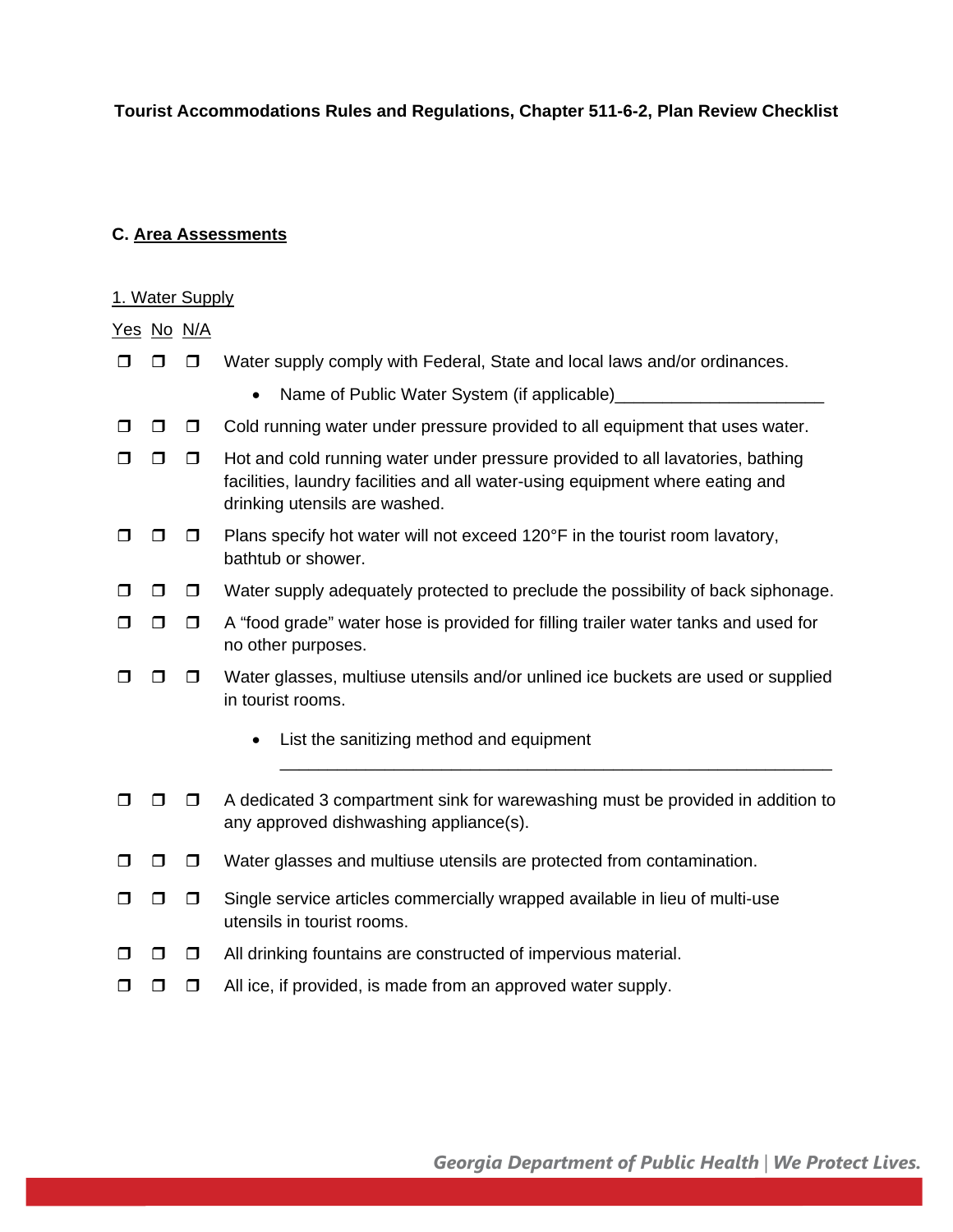#### $\Box$   $\Box$  Ice machines automatically dispense, if provided.

#### 2. Toilet Facilities

#### Yes No N/A

- $\Box$   $\Box$   $\Box$  Toilet, lavatory and bathing facilities are provided as required in the rules.
- $\Box$   $\Box$  Mechanical ventilation provided in all toilet rooms.
- $\Box$   $\Box$   $\Box$  Toilet room ductwork does not connect into the return ventilation ducts to any other room.
- $\Box$   $\Box$  Soap in public restrooms dispensed from an approved container in a manner that prevents contamination.
- $\Box$   $\Box$  Individual towels and bathmats will be laundered in an acceptable manner.
	- Laundry service:  $\Box$  Onsite laundry  $\Box$  Offsite contract laundry
- $\Box$   $\Box$   $\Box$  Central toilet/shower facilities provided and sized to meet the expected quests load and minimum design requirements.
	- Not less than one commode, one lavatory and one tub or shower head for each sex for each ten trailer spaces or fraction thereof and for each ten dwelling units of non-permanent structure or fraction thereof. A urinal provided in each central toilet designated for men.
- $\Box$   $\Box$  Toilet rooms, lavatories and bathing facilities provided with soap, artificial light, and hot and cold water under pressure.
- $\Box$   $\Box$   $\Box$  One service sink or one curbed cleaning facility conveniently located in the facility or central toilet building and equipped with a floor drain.

# 3. Sewers

# Yes No N/A

 $\Box$   $\Box$  Sewers designed in accordance with recognized engineering practices for the estimated sewage flow and approved by local building authority.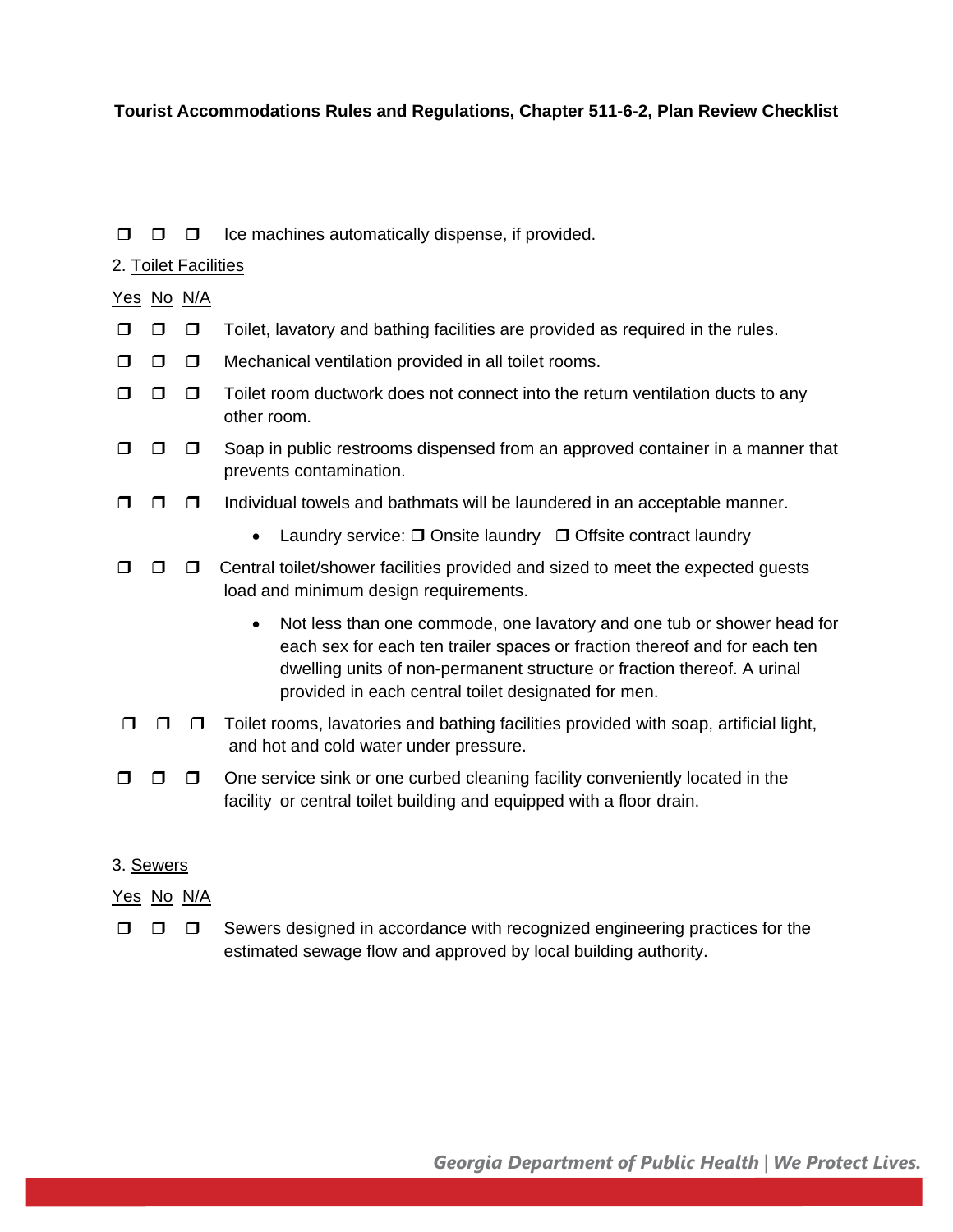| ⊓ | $\Box$            | Each independent trailer space provided with a sewer connection not less than<br>three inches in diameter and designed to provide a watertight junction with a<br>trailer outlet and can be capped when not in use to prevent escape of odors. |
|---|-------------------|------------------------------------------------------------------------------------------------------------------------------------------------------------------------------------------------------------------------------------------------|
|   | П                 | Independent trailers use a properly sized dump station for sewage disposal with<br>a properly sized central toilet/shower building.                                                                                                            |
|   | □                 | Dump station meets minimum design and construction specifications in the rule.                                                                                                                                                                 |
|   | <u>Yes_No_N/A</u> | 4. Sewage Disposal                                                                                                                                                                                                                             |
|   | $\Box$            | Connection made to a public or community sewage treatment system if available<br>within 200 feet.                                                                                                                                              |
|   | ⊓                 | Public sewers are not available as determined by the local governing agency.                                                                                                                                                                   |
| ⊓ | $\Box$            | Application for an on-site sewage management system submitted.                                                                                                                                                                                 |
| П | □                 | Site evaluated and approved for an on-site sewage management system.                                                                                                                                                                           |
|   |                   | or<br>$\bullet$<br>$\bullet$                                                                                                                                                                                                                   |
| П | □                 | A central toilet/shower building is provided; and a dump station is installed and<br>sized based on the number of spaces.                                                                                                                      |
|   |                   |                                                                                                                                                                                                                                                |

# 5. Plumbing

Yes No N/A

All plumbing comply with State and local laws, ordinances or regulations.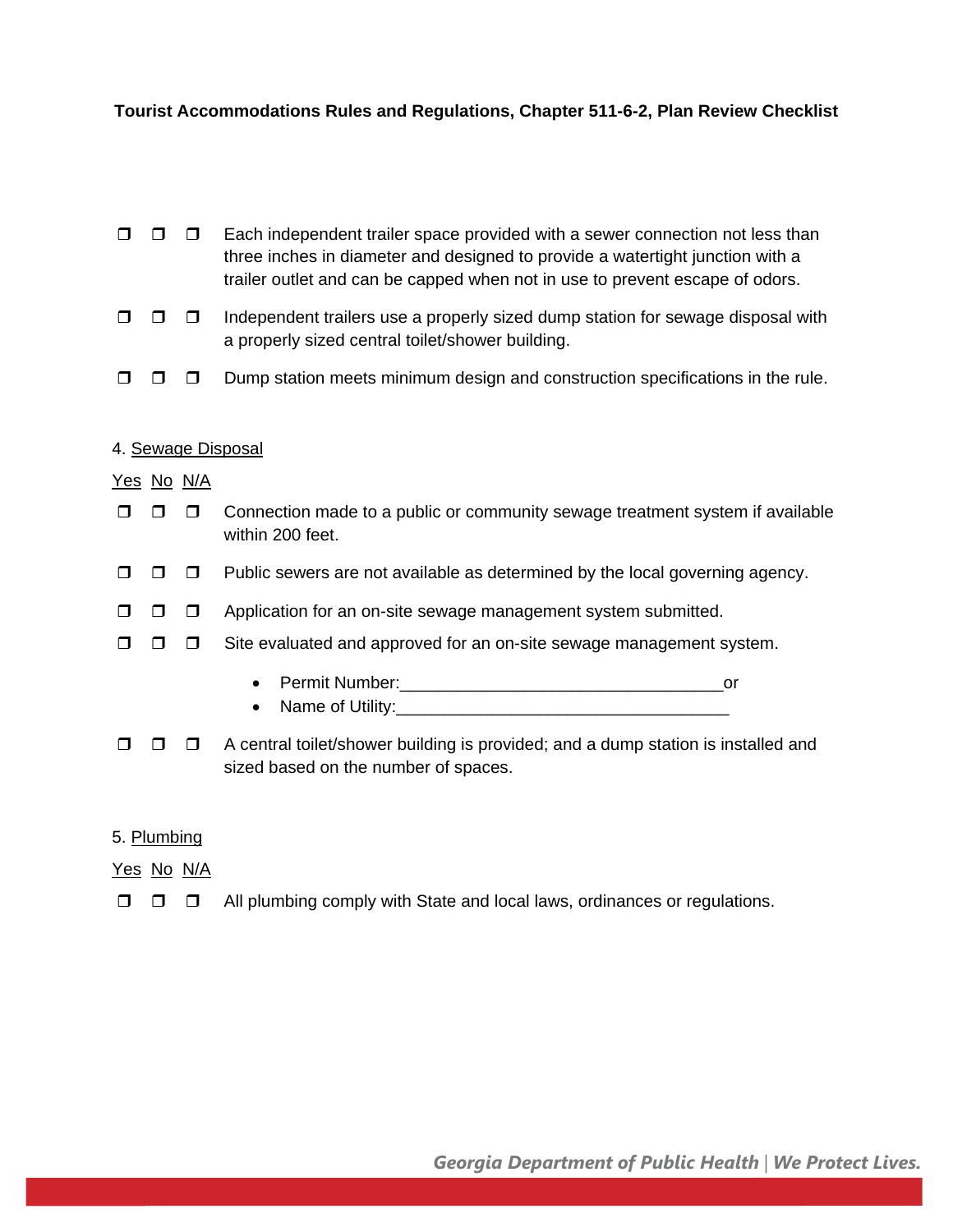#### 6. Garbage and Refuse Disposal

# Yes No N/A

- $\Box$   $\Box$  Approved containers for waste provided within 100 ft. of tourist accommodation or in an approved location.
- $\Box$   $\Box$  Adequate cleaning facilities provided for cleaning waste containers and storage areas.
- $\Box$   $\Box$  Dispose of water from cleaning operation as directed by Health Authority.
- $\Box$   $\Box$  Refuse and garbage storage containers placed on concrete or asphalt surfaces.
- $\Box$   $\Box$  Refuse and garbage containers collected and disposed of in accordance with applicable laws and ordinances.

# 7. Insect and Rodent Control

#### Yes No N/A

- $\Box$   $\Box$  List the effective and appropriate measures to eliminate the presence of rodents and pests on the premises.
	- List the Certified Pest Management Professional (if under contract)
- $\Box$   $\Box$   $\Box$  Openings to the outside effectively protect against the entrance of rodents and insects.

# 8. Construction, Layout and Furnishings

# Yes No N/A

- $\Box$   $\Box$   $\Box$  Walls and ceilings in residential kitchens for bed and breakfast inns are easily cleanable and light colored.
- $\Box$   $\Box$  Permanently installed cooking facilities in tourist rooms approved by Health Authority and appropriate local officials.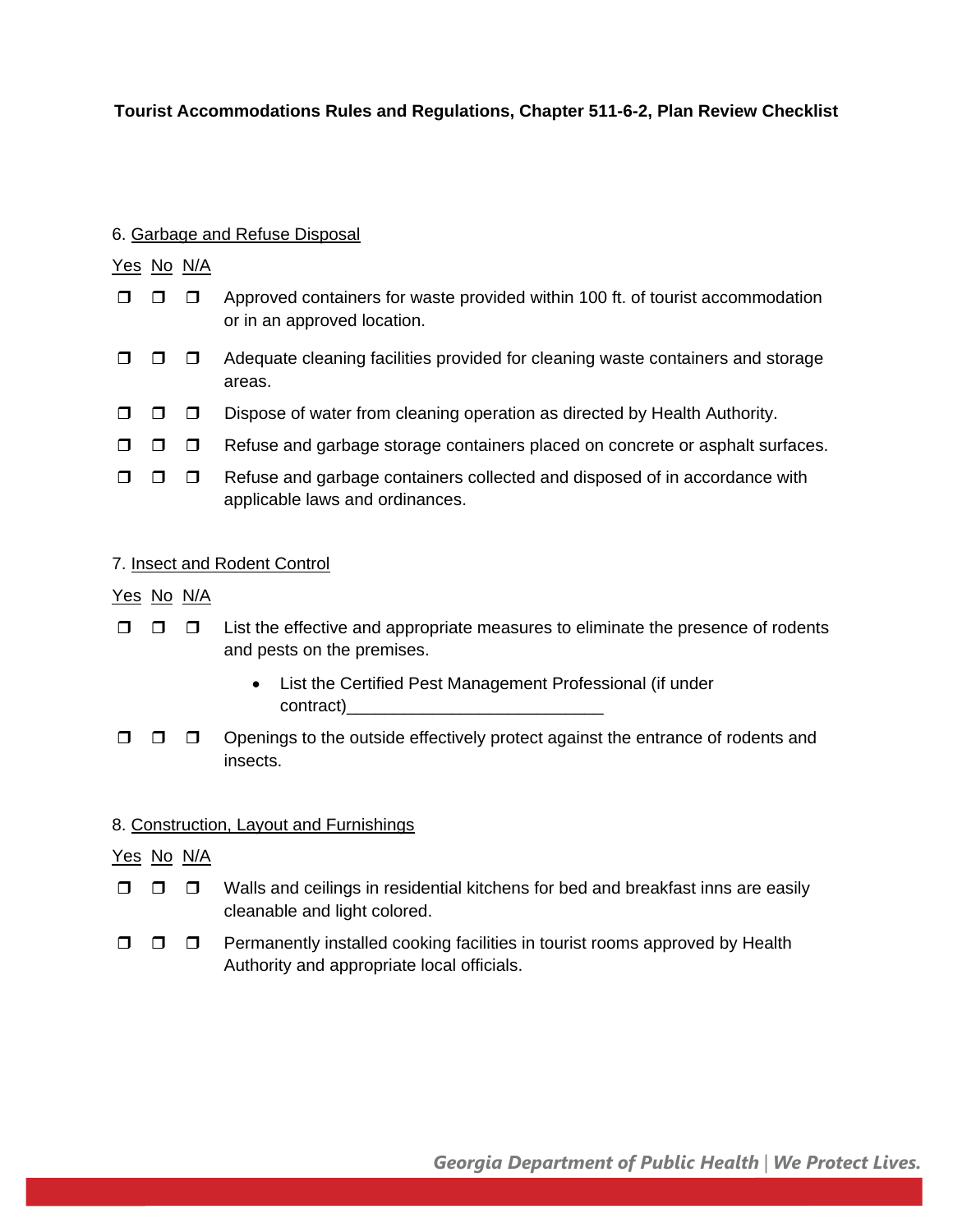|  | $\Box$ $\Box$ Ventilation provided for all rooms and comply with the state minimum building |
|--|---------------------------------------------------------------------------------------------|
|  | and mechanical code.                                                                        |

- $\Box$   $\Box$  If windows are the only means for ventilation, is the openable window area at least 1/20 of the floor area served?
- $\Box$   $\Box$  Artificial light provided to maintain at least ten foot candles at 30" above floor levels.
- $\Box$   $\Box$   $\Box$  Tourist room linen exchange policy compiles with the requirements for supplying laundered linen during and after each occupancy.
- $\Box$   $\Box$  Bed and Breakfast Inn sleeping quarters separated by walls from food preparation, food storage and food service areas.

#### 9. Heating and Fire Safety

#### Yes No N/A

- $\Box$   $\Box$  All gas fire equipment vented to the outside of building.
- $\Box$   $\Box$  Automatic natural gas heating equipment provided with automatic safety pilots.
- $\Box$   $\Box$   $\Box$  Liquefied petroleum gas burning appliances equipped with 100% safety cut off pilots.
- $\Box$   $\Box$   $\Box$  Gas water heaters installed outside of bathrooms, bedrooms and connecting closets.
- $\Box$   $\Box$   $\Box$  Unvented gas heaters installed on the premises in accordance with code and manufacturer's instructions.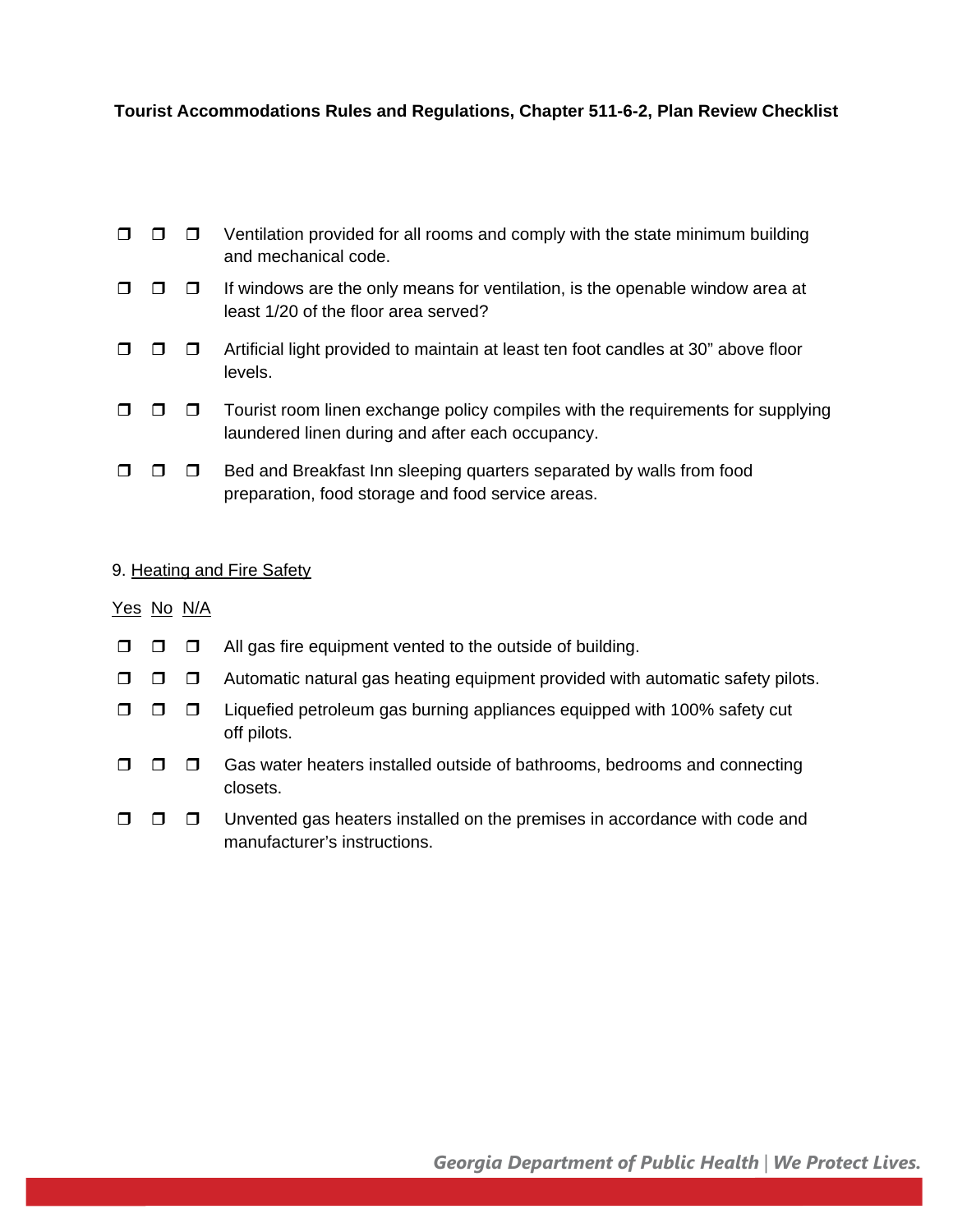#### 10. Swimming Pools

# Yes No N/A  $\Box$   $\Box$  Plans for the swimming pool and or spa have been submitted and approved.  $\Box$   $\Box$  If a swimming pool at a bed and breakfast establishment is not approved for tourist use, it must have four feet high fence and locked gate.  $\Box$   $\Box$  A portable spa is installed on the same premise of a detached cabin used for lodging. Does it comply with the installation and operation standards?\_\_\_\_\_\_ 11. Laundry Rooms Yes No N/A  $\Box$   $\Box$   $\Box$  Laundry facilities are separate from other facilities.  $\Box$   $\Box$   $\Box$  Laundry facilities for guest use are vented to the exterior, lighted, ventilated and separate from the tourist accommodation's laundry facility.  $\Box$   $\Box$   $\Box$  Hot and cold water is provided to laundry facilities.  $\Box$   $\Box$   $\Box$  Dryers are vented to the outside. 12. Grounds

Yes No N/A

- $\Box$   $\Box$  Grounds are graded to drain and provided with serviceable walk and driveways.
- $\Box$   $\Box$  At least 15 feet of clear space is provided between trailers and building.
- $\Box$   $\Box$  At least 10 feet of clear space is provided between trailers and internal driveways.
- $\Box$   $\Box$  Driveways are at least 20 feet wide and easily accessible to a public thoroughfare.
- $\Box$   $\Box$   $\Box$  Grounded and weather-proof electrical outlets supplying at least 115 volts are located at each trailer space.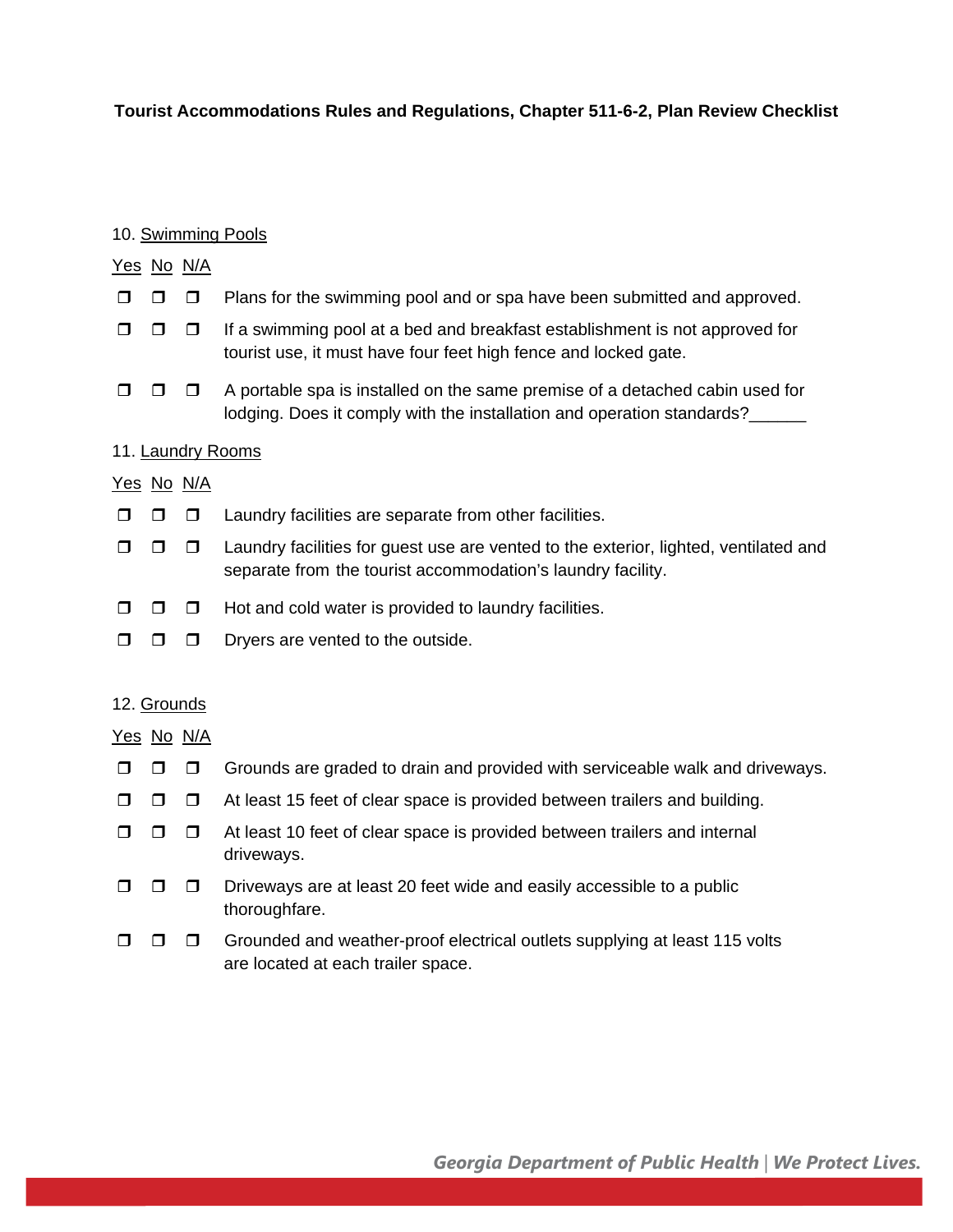$\Box$   $\Box$  In recreational vehicle/trailer parks and campgrounds, power lines are located underground or suspended at least 18 feet above ground.

#### 13. Food Service Options

#### Yes No N/A

- $\Box$   $\Box$  Based on the facility type and menu, which food service option is applicable: Continental Breakfast  $\Box$  Foodservice  $\Box$  B&B Meal  $\Box$
- $\Box$   $\Box$  Food service plans have been submitted and approved (if applicable).
- $\Box$   $\Box$  Food service facilities regulated under Chapter 26-2 Art.1 or as bed and breakfast inns and continental breakfast operations in accordance with the tourist accommodation chapter.

#### Continental Breakfast Operation:

- $\Box$   $\Box$  A two-compartment sink large enough to fully immerse the largest utensil provided.
- $\Box$   $\Box$  A refrigerator to maintain food temperatures at or below 41°F (5°C) is provided (if applicable).
- Single service disposable plates, cups and utensils used in the operation.
- $\Box$   $\Box$  Multi-use utensils and or a mechanical bulk juice dispenser is used in the operation.
- **P Protective display equipment provided to protect food items from contamination.**
- $\Box$   $\Box$  A handsink provided in the continental breakfast food handling and warewashing area.
- $\Box$   $\Box$  The physical facilities for food storage and transfer comply with the criteria in the rule.